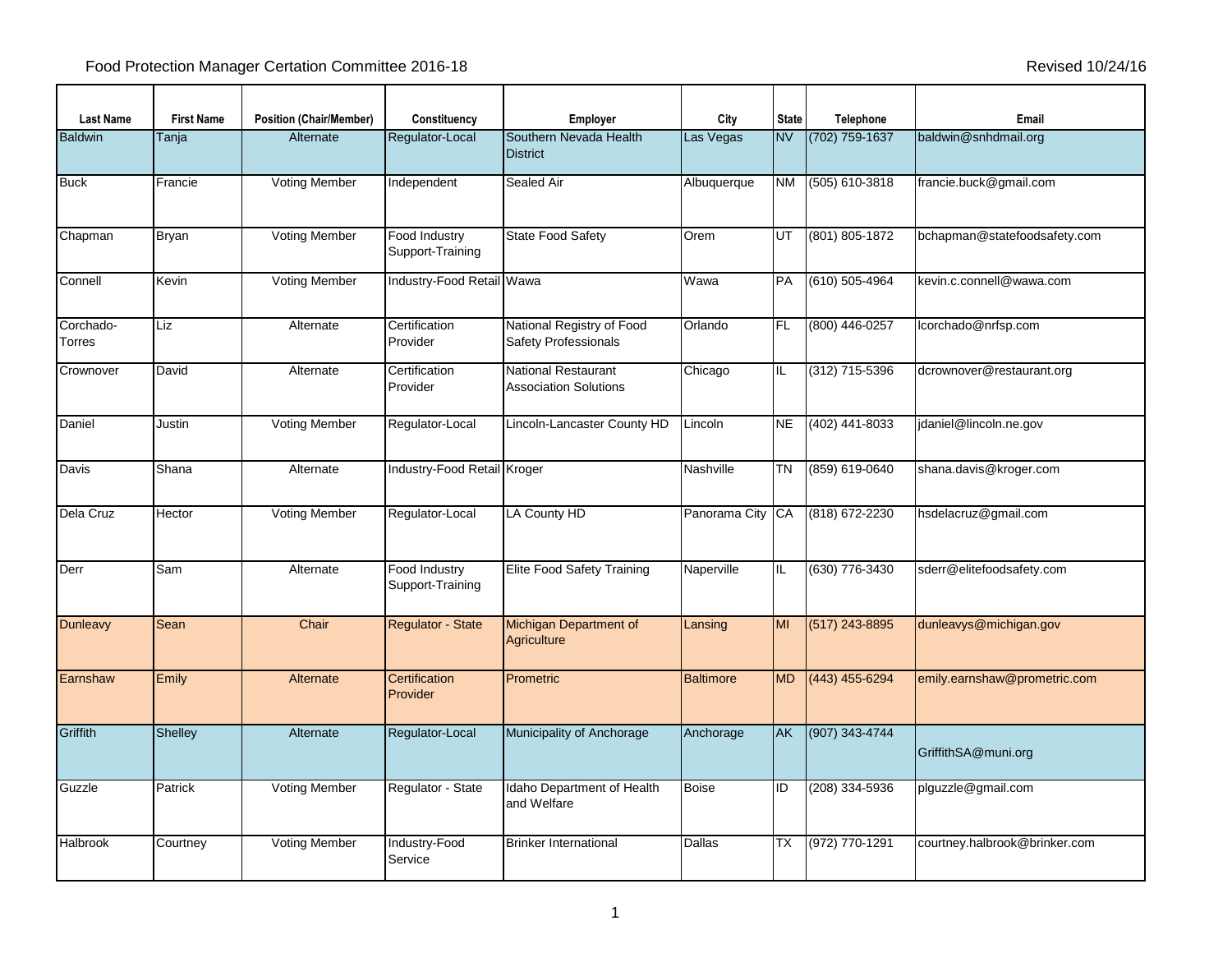| Hancock            | Roger | <b>ACAC Representative</b> | <b>ACAC</b>                             | Recallinfolink                                    | <b>Boise</b>    | ID             | $(208)$ 284-1508     | roger.hancock@recallinfolink.com |
|--------------------|-------|----------------------------|-----------------------------------------|---------------------------------------------------|-----------------|----------------|----------------------|----------------------------------|
| <b>Hawley</b>      | Jeff  | <b>Voting Member</b>       | Industry-Food Retail Harris Teeter, LLC |                                                   | <b>Matthews</b> | <b>NC</b>      | $(704) - 844 - 3098$ | jhawley@harristeeter.com         |
| Helms              | Dawn  | <b>Voting Member</b>       | Regulator - State                       | Wyoming Dept of Agriculture                       | Cheyenne        | <b>WY</b>      | $(307) 856 - 3326$   | dawn.helms@wyo.gov               |
| Hranek             | Emily | <b>Voting Member</b>       | Industry-Food<br>Service                | Dunkin Brands                                     | Canton          | MA             | (781) 737-3277       | emily.hranek@dunkinbrands.com    |
| Hussein            | Sima  | <b>Voting Member</b>       | Independent                             | Ecolab                                            | Greensboro      | <b>NC</b>      | $(336)$ 312-1285     | sima.hussein@ecolab.com          |
| Jensen             | Joyce | <b>ACAC Representative</b> | <b>ACAC</b>                             | Lincoln-Lancaster Co. Health<br>Dept              | Lincoln         | <b>NE</b>      | (402) 441-8033       | jljensen56@live.com              |
| Kender             | Linda | <b>Voting Member</b>       | Academia                                | Johnson & Wales University<br><b>CCA</b>          | Providence      | R <sub>1</sub> | $(401) 598 - 1278$   | Ikender@jwu.edu                  |
| Kim                | James | Alternate                  | Food Industry<br>Support-Training       | <b>Premier Food Safety</b>                        | Fullerton       | CA             | (714) 451-0079       | james@premierfoodsafety.com      |
| Kramer             | Adam  | Advisor/Consultant         | <b>CDC</b>                              | <b>Centers for Disease Control</b>                | Atlanta         | GA             | $(404)$ 498-1228     | ank5@cdc.gov                     |
| Krishna            | Vijay | <b>ANSI Representative</b> | <b>ANSI</b>                             | <b>American National Standards</b><br>Institute   | Washington      | <b>DC</b>      | (202) 331-3614       | vkrishna@ansi.org                |
| Lang               | Jeff  | Voting Member              | Regulator-Local                         | Lane County Environmental<br>Health               | Eugene          | OR             | (541) 682-3636       | jeffrey.lang@co.lane.or.us       |
| Luebkemann         | Geoff | <b>Voting Member</b>       | Industry-Food<br>Service                | Florida Restaurant and<br>Lodging Associaton      | Tallahassee     | FL             | (850) 224-2250       | gluebkemann@frla.org             |
| Lynch              | Larry | <b>Voting Member</b>       | Certification<br>Provider               | National Registry of Food<br>Safety Professionals | Orlando         | FL             | (800) 446-0257       | llynch@nrfsp.com                 |
| Matthews-Lopez Joy |       | Advisor/Consultant         |                                         | <b>Professional Testing</b>                       | Orlando         | <b>FL</b>      | (740) 594-3266       | joyML@proftesting.com            |
| <b>McGuire</b>     | Meg   | <b>Voting Member</b>       | Regulator-Local                         | Rockingham Co HD                                  | Reidsville      | <b>NC</b>      | $(336)$ 342-8271     | mmcguire@co.rockingham.nc.us     |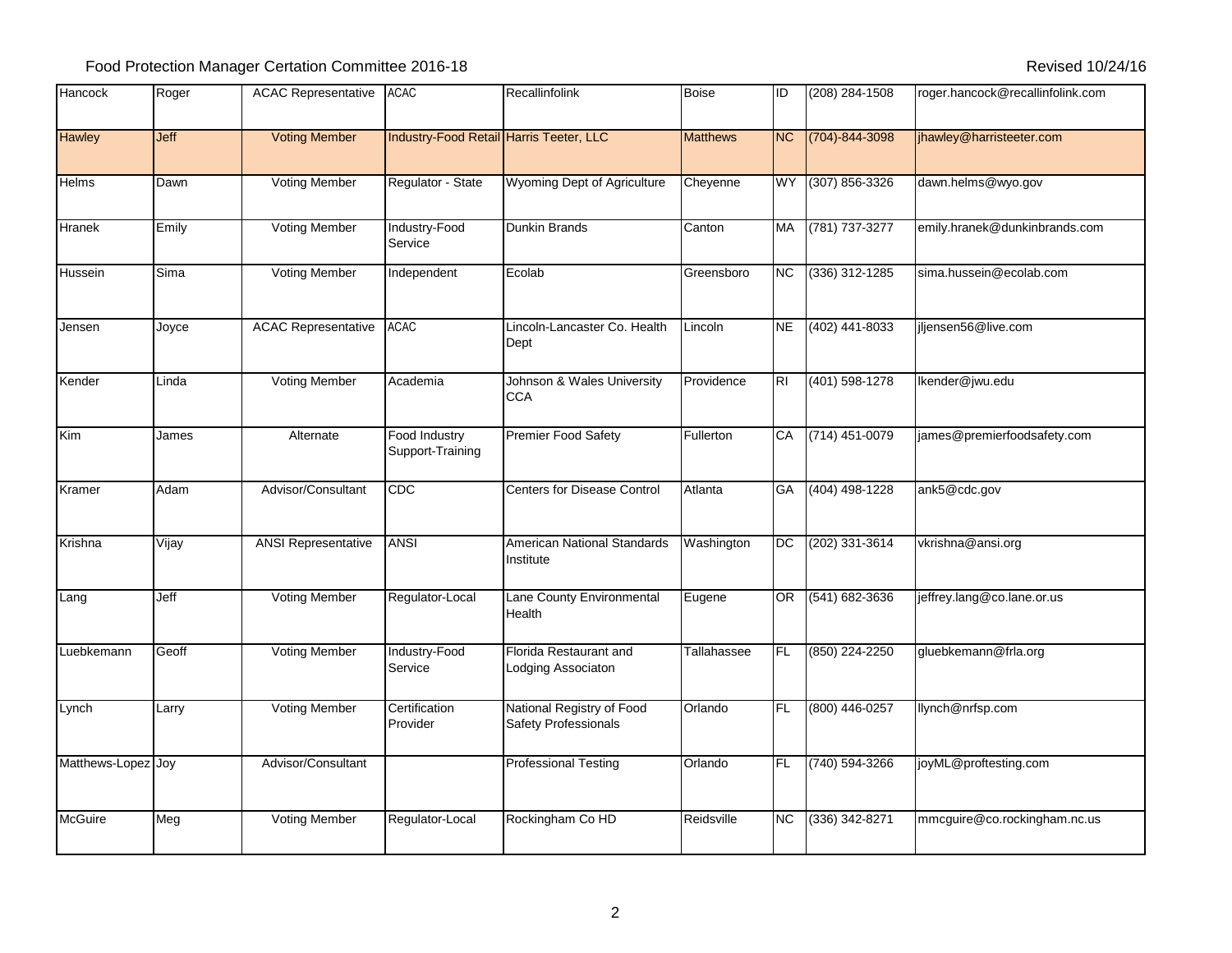| McMahon          | Tom            | <b>Voting Member</b> | Industry-Food Retail Meijer             |                                             | Grandville          | MI        | (616) 481-5350   | thomas.mcmahan@meijer.com      |
|------------------|----------------|----------------------|-----------------------------------------|---------------------------------------------|---------------------|-----------|------------------|--------------------------------|
| <b>McMillion</b> | Ryan           | <b>Voting Member</b> | Certification<br>Provider               | Prometric                                   | <b>Baltimore</b>    | MD        | (443) 455-6244   | ryan.mcmillion@prometric.com   |
| Neal             | Jay            | <b>Voting Member</b> | Academia                                | University of Houston                       | Houston             | <b>TX</b> | (713) 743-2496   | ineal@central.uh.edu           |
| Paster           | Tara           | <b>Voting Member</b> | Food Industry<br>Support-Training       | Paster Training, Inc.                       | Gilbertsville       | PA        | (610) 970-1776   | tara.paster@pastertraining.com |
| Piche            | Kate           | <b>Voting Member</b> | Certification<br>Provider               | National Restaurant<br>Association          | Chicago             | IL.       | $(312)$ 261-5348 | kpiche@restaurant.org          |
| Quam             | Susan          | <b>Voting Member</b> | Industry-Food<br>Service                | <b>Wisconsin Restaurant</b><br>Association  | Madison             | WI        | (608) 270-9950   | squam@wirestaurant.org         |
| Radke            | Vince          | Advisor/Consultant   | <b>CDC</b>                              | <b>Centers for Disease Control</b>          | Atlanta             | GA        | $(770)$ 488-4136 | vradke@cdc.gov                 |
| Roughan          | George         | <b>Voting Member</b> | Food Industry<br>Support-Training       | <b>TAP Series LLC</b>                       | Thousand<br>Oaks    | CA        | (805) 217-8605   | gr@tapseries.com               |
| Sigler           | _arry          | Alternate            | Industry-Food<br>Service                | Waffle House, Inc                           | Norcross            | GA        | (770) 729-5794   | larrysigler@wafflehouse.com    |
| Steele           | James          | <b>Voting Member</b> | Industry-Food<br>Service                | <b>Walt Disney World</b>                    | Lake Buena<br>Vista | FL        | $(321)$ 395-1665 | james.steele@disney.com        |
| Steiner          | Becky          | Voting Member        | Regulator-Local                         | Clay County HD                              | Liberty             | Mo        | $(816)$ 595-4258 | bsteiner@clayhealth.com        |
| Sweat            | Malinda        | <b>Voting Member</b> |                                         | Industry-Food Retail Associated Food Stores | Salt Lake City      | UT        | (801) 837-1835   | mlsweat@afstores.com           |
| Sweet            | <b>Bridget</b> | Alternate            | Academia                                | Johnson & Wales University<br><b>CCA</b>    | Providence          | <b>RI</b> | $(401)$ 598-5171 | bridget.sweet@jwu.edu          |
| <b>Smith</b>     | Caleb          | <b>Voting Member</b> | <b>Certification</b><br><b>Provider</b> | 360training.com dba<br>Learn2Serve.com      | Austin              | <b>TX</b> | 512-539-2713     | caleb.smith@360training.com    |
| <b>Douglas</b>   | <b>Craig</b>   | Alternate            | <b>Certification</b><br><b>Provider</b> | 360training.com dba<br>Learn2Serve.com      |                     |           | 512-539-2754     | craig.douglas@360training.com  |
| <b>VACANT</b>    |                | <b>Voting Member</b> | Regulatory-Local                        |                                             |                     |           |                  |                                |
| <b>VACANT</b>    |                | <b>Voting Member</b> | Regulatory-State                        |                                             |                     |           |                  |                                |